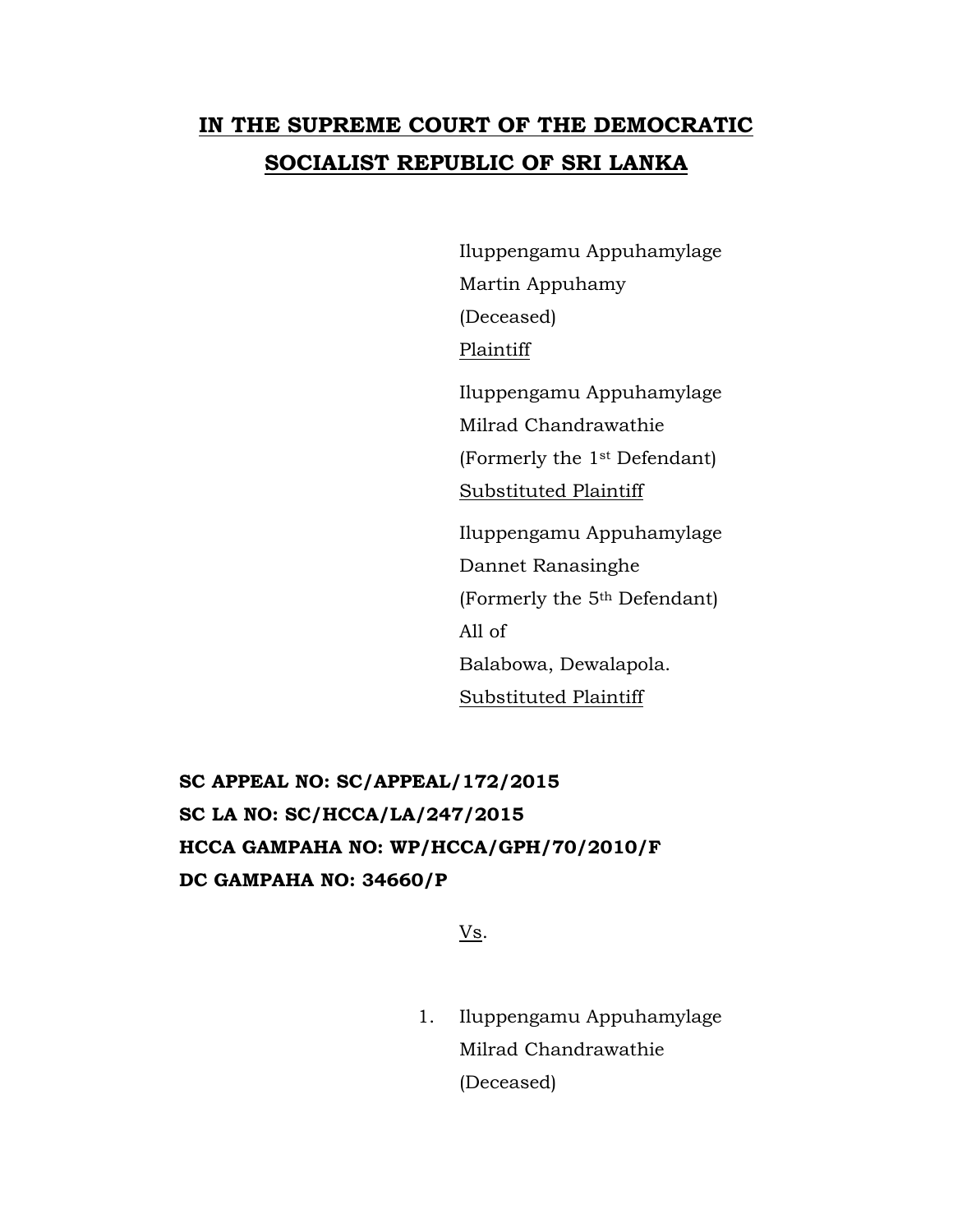- 2. Iluppengamu Appuhamylage Ariyawansa Gemunudasa
- 3. Iluppengamu Appuhamylage Jacolis Appuhamy (Deceased)
- 3(a).Iluppengamu Appuhamylage Suraweera
- 4. Sangapala Arachchige Harriet
- 5. Iluppengamu Appuhamylage Dannet Ranasinghe
- 6. Iluppengamu Appuhamylage Sumithra Padmasilie
- 7. Iluppengamu Appuhamylage Swineetha
- 8. Iluppengamu Appuhamylage Violet
- 9. Iluppengamu Appuhamylage Kumaratunga All of

Balabowa, Dewalapola.

- 10. Bowanayaka Arachchige Sumanawathie
- 11. Iluppengamu Appuhamylage Jayath

Both of No. 63/14,

Parakum Mawatha,

Bandarawatta,

Gampaha.

12. Milton Appuhamilage Milton Chandrawathie Balabowa,

Dewalapola.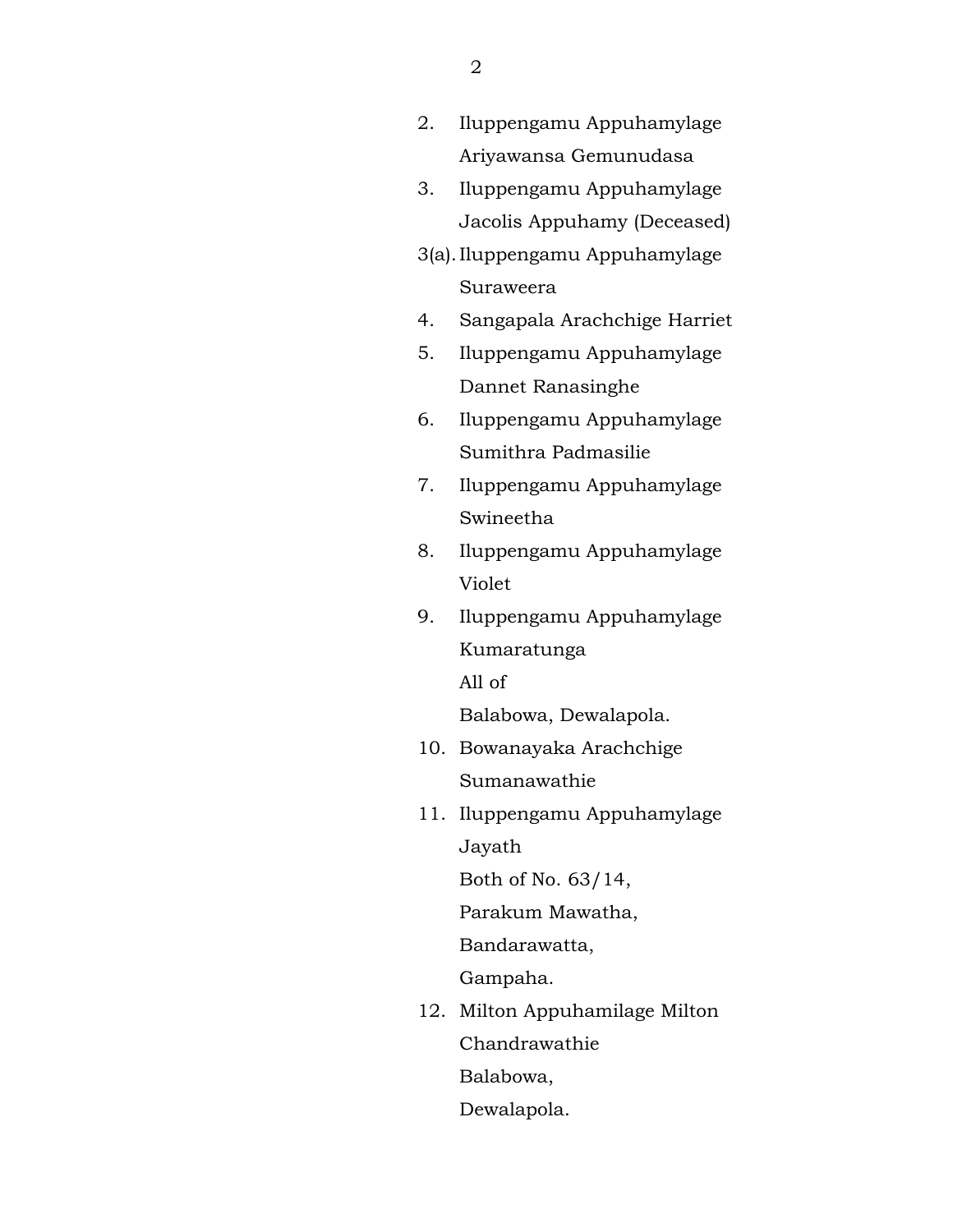13. Iluppengamage Chandrawathie No. 142, Balabowa, Dewalapola. Defendants

## AND BETWEEN

Iluppengamu Appuhamylage Dannet Ranasinghe (Formerly the 5th Defendant) Balabowa, Dewalapola. Substituted-Plaintiff-Appellant

# Vs.

- 1. Iluppengamu Appuhamylage Milrad Chandrawathie (Deceased)
- 2. Iluppengamu Appuhamylage Ariyawansa Gemunudasa
- 3. Iluppengamu Appuhamylage Jacolis Appuhamy (Deceased)
- 3(a).Iluppengamu Appuhamylage Suraweera
- 4. Sangapala Arachchige Harriet
- 5. Iluppengamu Appuhamylage Dannet Ranasinghe
- 6. Iluppengamu Appuhamylage Sumithra Padmasilie
- 7. Iluppengamu Appuhamylage Swineetha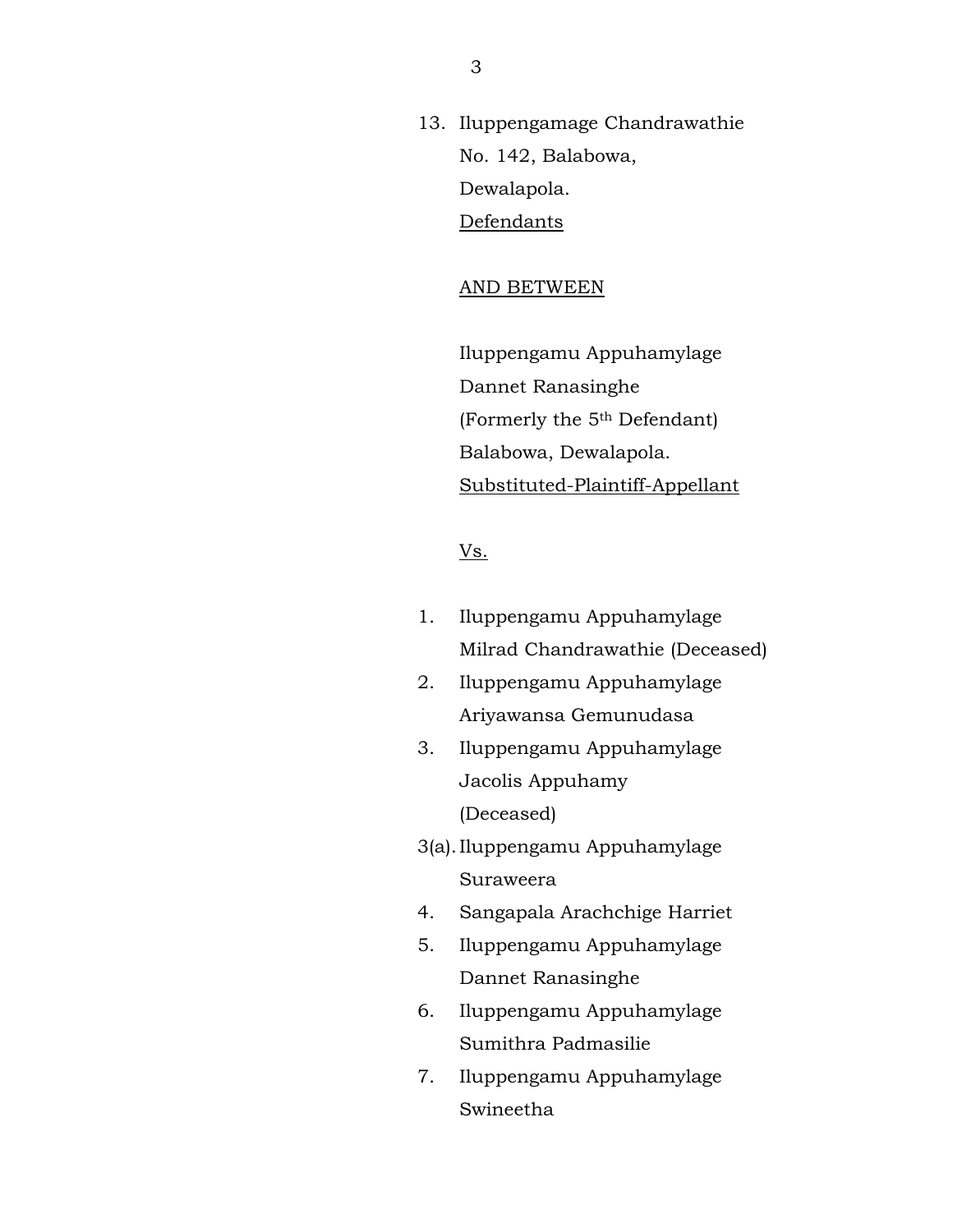- 8. Iluppengamu Appuhamylage Violet
- 9. Iluppengamu Appuhamylage Kumaratunga All of

Balabowa, Dewalapola.

- 10. Bowanayaka Arachchige Sumanawathie
- 11. Iluppengamu Appuhamylage Jayalath Both of No. 63/14,

Parakum Mawatha,

Bandarawatta,

Gampaha.

- 12. Milton Appuhamilage Milton Chandrawathie Balabowa, Dewalapola.
- 13. Iluppengamage Chandrawathie No. 142, Balabowa, Dewalapola. Defendant-Respondent

## AND NOW BETWEEN

Iluppengamu Appuhamylage Suraweera, Balabowa, Dewalapola 3A Substituted Defendant-Respondent-Petitioner

4

Vs.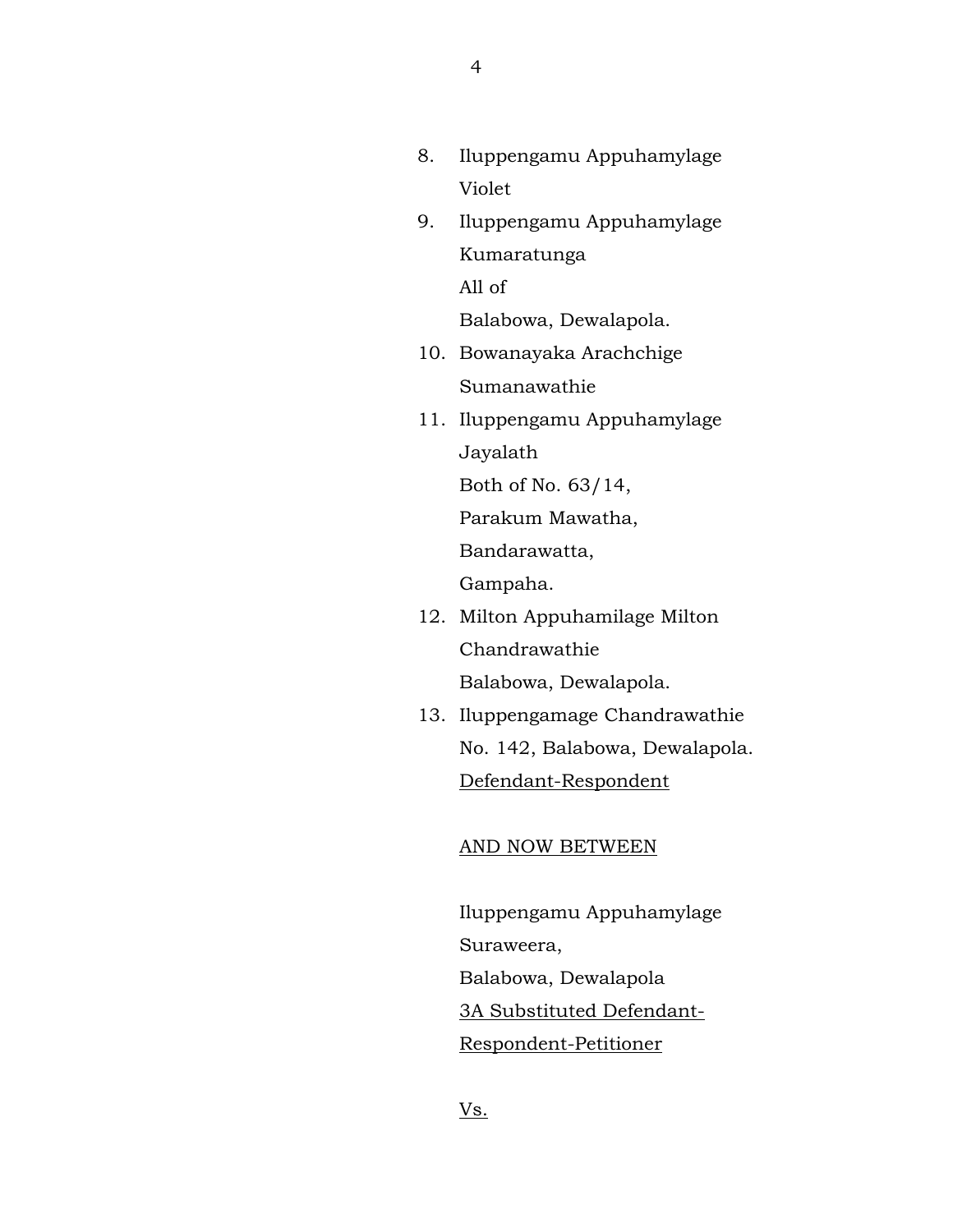Iluppengamu Appuhamylage Dannet Ranasinghe (Formerly the 5th Defendant) Balabowa, Dewalapola Substituted Plaintiff-Appellant-Respondent

- 1. Iluppengamu Appuhamylage Milrad Chandrawathie
- 2. Iluppengamu Appuhamylage Ariyawansa Gemunudasa
- 4. Sangapala Arachchige Herriet
- 5. Iluppengamu Appuhamylage Dannet Ranasinghe (also the Substituted-Plaintiff-Appellant-Respondent)
- 6. Iluppengamu Appuhamylage Sumithra Padmasilie
- 7. Iluppengamu Appuhamylage Swineetha
- 8. Iluppengamu Appuhamylage Violet
- 9. Iluppengamu Appuhamylage Kumaratunga All of

Balabowa, Dewalapola.

- 10. Bowanayaka Arachchige Sumanawathie
- 11. Iluppengamu Appuhamylage Jayalath

Both of No. 63/14,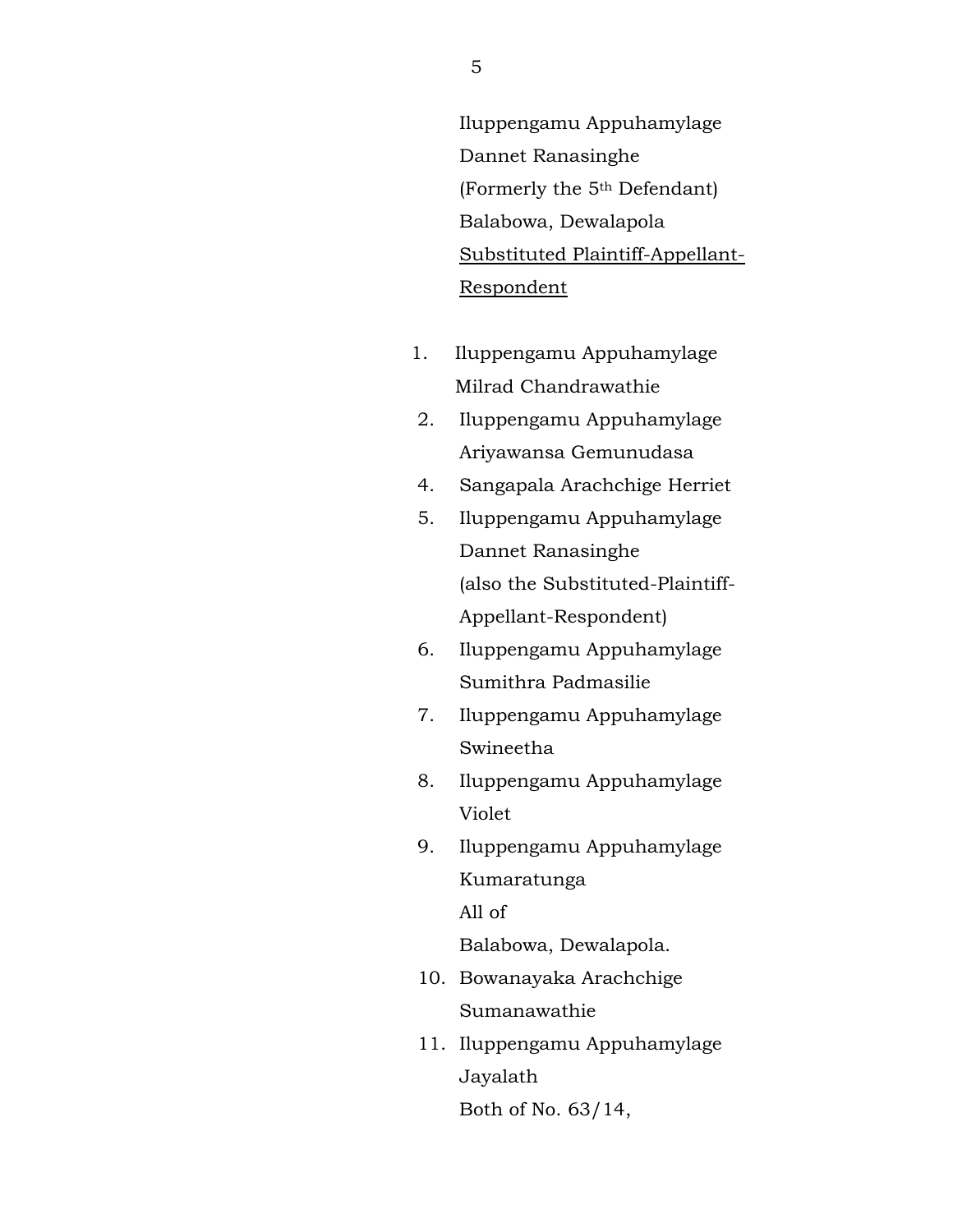Parakum Mawatha, Bandarawatta, Gampaha.

- 12. Milton Appuhamilage Milton Chandrawathie Balabowa, Dewalapola.
- 13. Iluppengamu Appuhamylage Chandrawathie No. 142, Balabowa, Dewalapola. Defendant-Respondent-Respondents
- Before: Sisira J. De Abrew, J. A. L. Shiran Gooneratne, J. Mahinda Samayawardhena, J.
- Counsel: B.O.P. Jayawardena with Oshada Rodrigo for the 3A Substituted-Defendant-Respondent-Petitioner.

J.C. Boange with S. Gurugalgoda for the Substituted-Plaintiff-Appellant-Respondent and the 6th, 7th, 8th and 9th Defendant-Respondent-Respondents.

Argued on: 01.04.2021

Further written submissions:

by the 3A Substituted-Defendant-Respondent-Appellant on 16.04.2021

by the Plaintiff-Appellant-Respondent on 20.04.2021

Decided on: 21.05.2021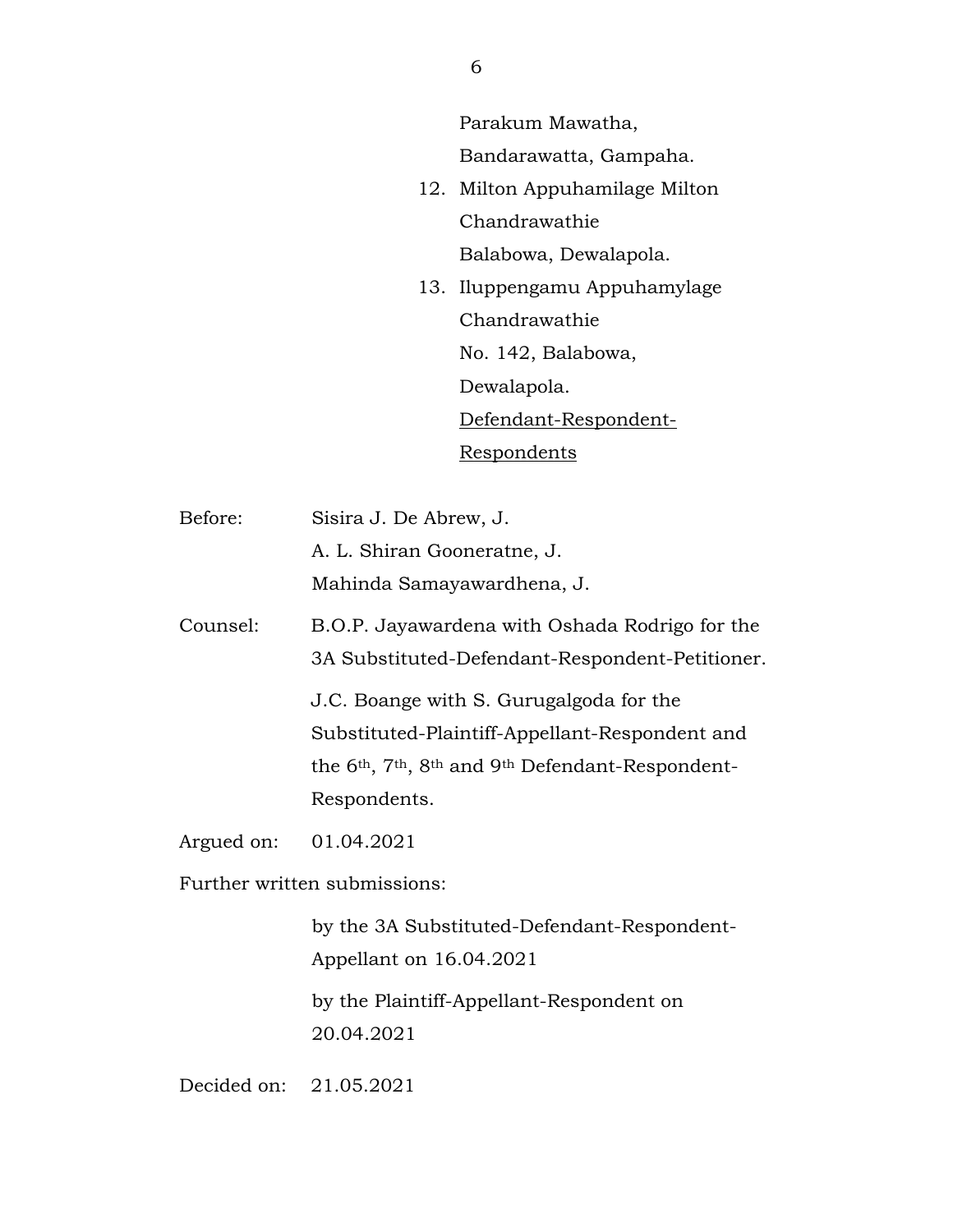## Mahinda Samayawardhena, J.

The Plaintiff filed this action in the District Court of Gampaha seeking to partition among himself and the 1<sup>st</sup> to 11<sup>th</sup> Defendants a land named Wawe Ethana in extent of 1 acre and 3 roods, bounded on the North by the land of Thepanis Appu and others, on the East by the land of Thepanis Appu, on the South by the land of Romanis Appu, and on the West by the land belonging to the successors in title of Mudlier Silva.

Upon the death of the original Plaintiff, the 1st Defendant took over as the substituted Plaintiff. The commission to prepare the Preliminary Plan, which is the first step to identifying the land to be partitioned, was sent to the Surveyor who returned the commission duly executed with Plan No. 5733 and the Report. In the Report, the Surveyor states *inter alia* that the substituted Plaintiff and the  $2<sup>nd</sup>$  to  $7<sup>th</sup>$ , 9<sup>th</sup> and 10<sup>th</sup> Defendants were present at the survey, and the boundaries of the land were shown to him by the substituted Plaintiff and no other party raised objections by stating that the boundaries shown were wrong. The extent of the land depicted in this Plan is 2 acres and 25.5 perches.

The land is described in the schedule to the plaint in accordance with old title Deeds executed many decades ago. This includes title Deed No. 15355 executed in 1925. The extent of the land given in these Deeds is speculative. There were no Plans prepared at that time. Hence, a discrepancy of 1 rood and 25.5 perches between the land described in the old Deeds and the land shown in the more recently prepared Plan cannot be taken to mean a larger land than that sought to be partitioned was surveyed. No party raised such a point at the survey or thereafter.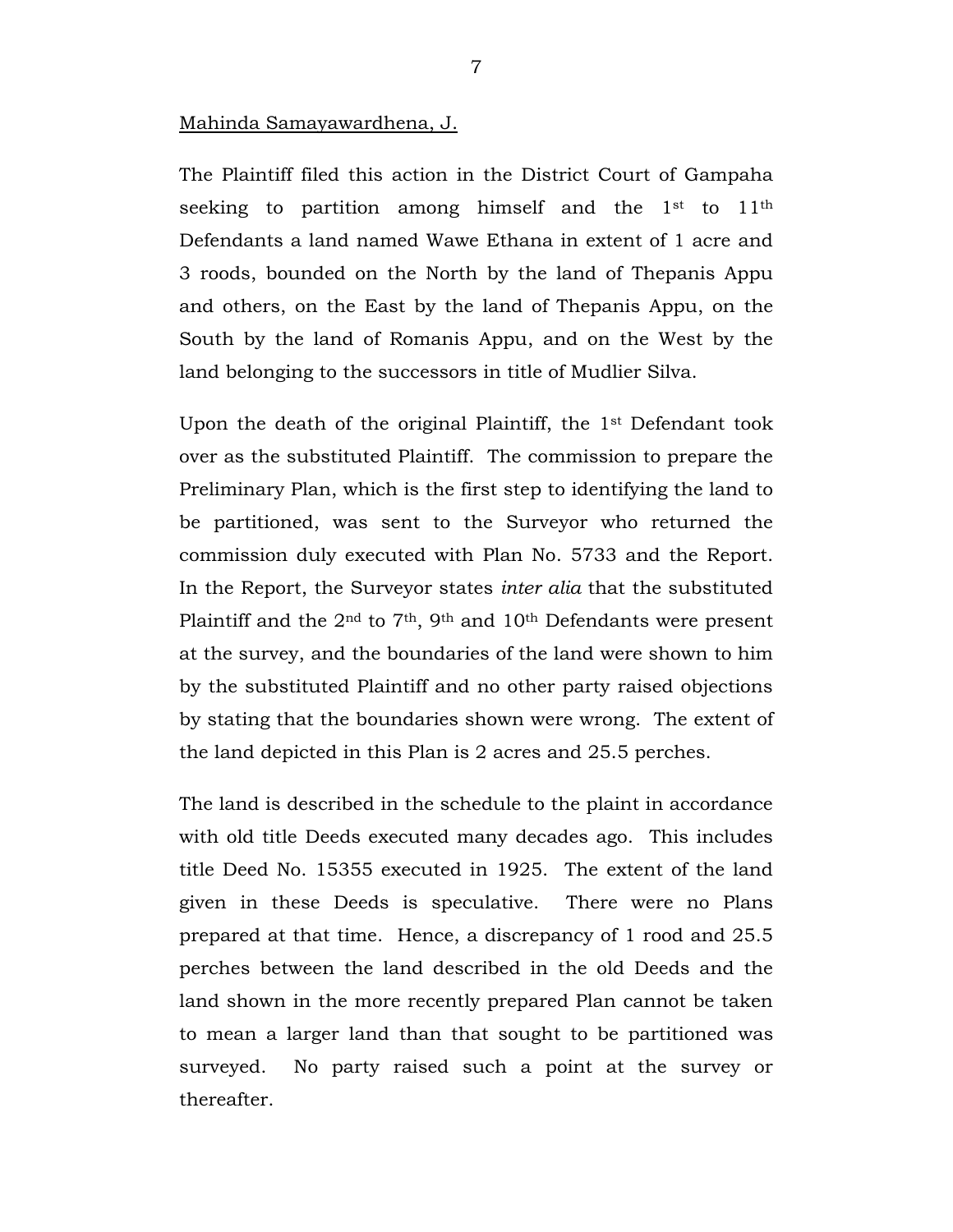The trial commenced on 18.05.2001 with the raising of issues and the substituted Plaintiff partly gave evidence. The 1st issue raised by the substituted Plaintiff was whether the land to be partitioned is depicted in Plan No. 5733. The substituted Plaintiff marked Plan No. 5733 as the Preliminary Plan depicting the land to be partitioned as described in the schedule to the plaint.

Conversely, the contesting 3(a) Defendant raised the issue whether the land depicted in Plan No. 5733 is not Wawe Ethana but a different land named Meegahahena alias Midellagahawatta as described in the statement of claim of the said Defendant. According to this Defendant, Meegahahena alias Midellagahawatta is a land of 2 acres, 2 roods and 15 perches in extent.

The substituted Plaintiff continued her evidence-in-chief on 18.06.2002 and 08.11.2002. During the course of her evidence, she stated *inter alia* that the land is known as Wewe Watta, Wawe Ethana, and Millagahawatta.

However, before the commencement of her cross examination, the substituted Plaintiff made an application to amend the plaint. An amended plaint was filed on 06.01.2005. The substituted Plaintiff thereafter moved the Court to issue a commission to prepare a new Preliminary Plan. The issuance of a fresh commission to prepare a new Preliminary Plan was unnecessary because there was no change in the schedule to the amended plaint as to the land to be partitioned. The schedules to the original plaint and the amended plaint are the same.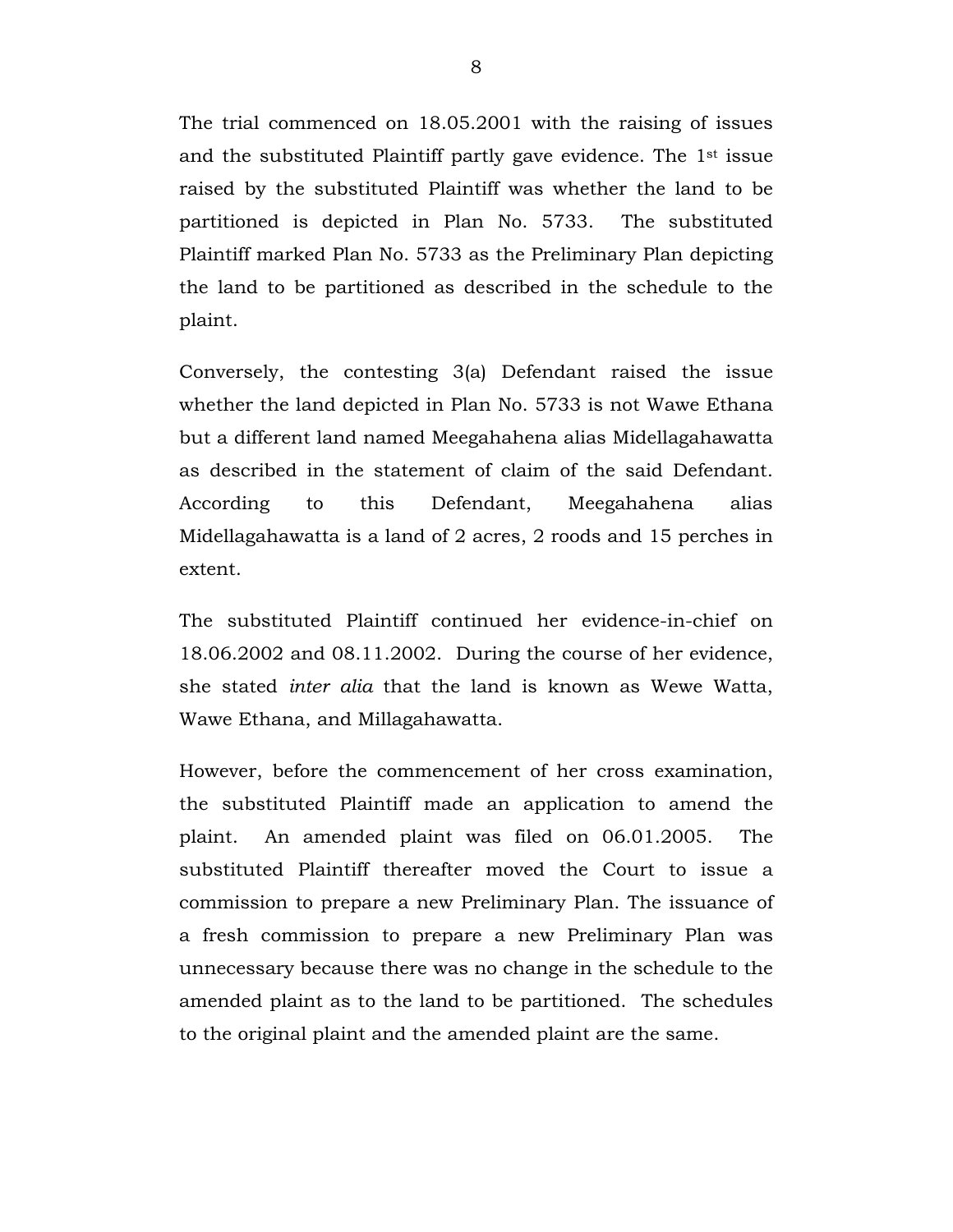The new commission was issued to a different Surveyor who sent to Court Plan No. 2256 with the Report. In this second Plan, i.e. Plan No. 2256, a portion of the land on the southern boundary of about 2 roods in extent is excluded and a land of 1 acre, 2 roods and 22.25 perches is depicted. The Surveyor states in the Report that in the commission he received, he was directed to survey the land and prepare the Plan in the manner shown by the substituted Plaintiff, and therefore the survey was done according to the boundaries shown by the substituted Plaintiff. The Surveyor specifically points out that there is no identifiable southern boundary. In this Plan, the southern boundary is shown by a straight line drawn by the Surveyor and the southern boundary is described as part of Wawe Ethana claimed by the substituted Plaintiff. It may be recalled that the original Plaintiff filed this action to partition the land known as Wawe Ethana. The Surveyor has in effect excluded a part of Wawe Ethana on the request of the substituted Plaintiff.

With this new development, the trial commenced *de novo* and issues were raised afresh by the substituted Plaintiff *inter alia* on the basis that the land to be partitioned is depicted in new Plan No. 2256. The substituted Plaintiff gave evidence again and Plan No. 2256 was marked as the Preliminary Plan but subject to proof. Nevertheless, the Surveyor was not called to give evidence.

Thereafter, the 5<sup>th</sup> Defendant was added as the substituted Plaintiff on the basis that the  $1<sup>st</sup>$  Defendant, who was initially substituted as the Plaintiff, did not prosecute the case with due diligence.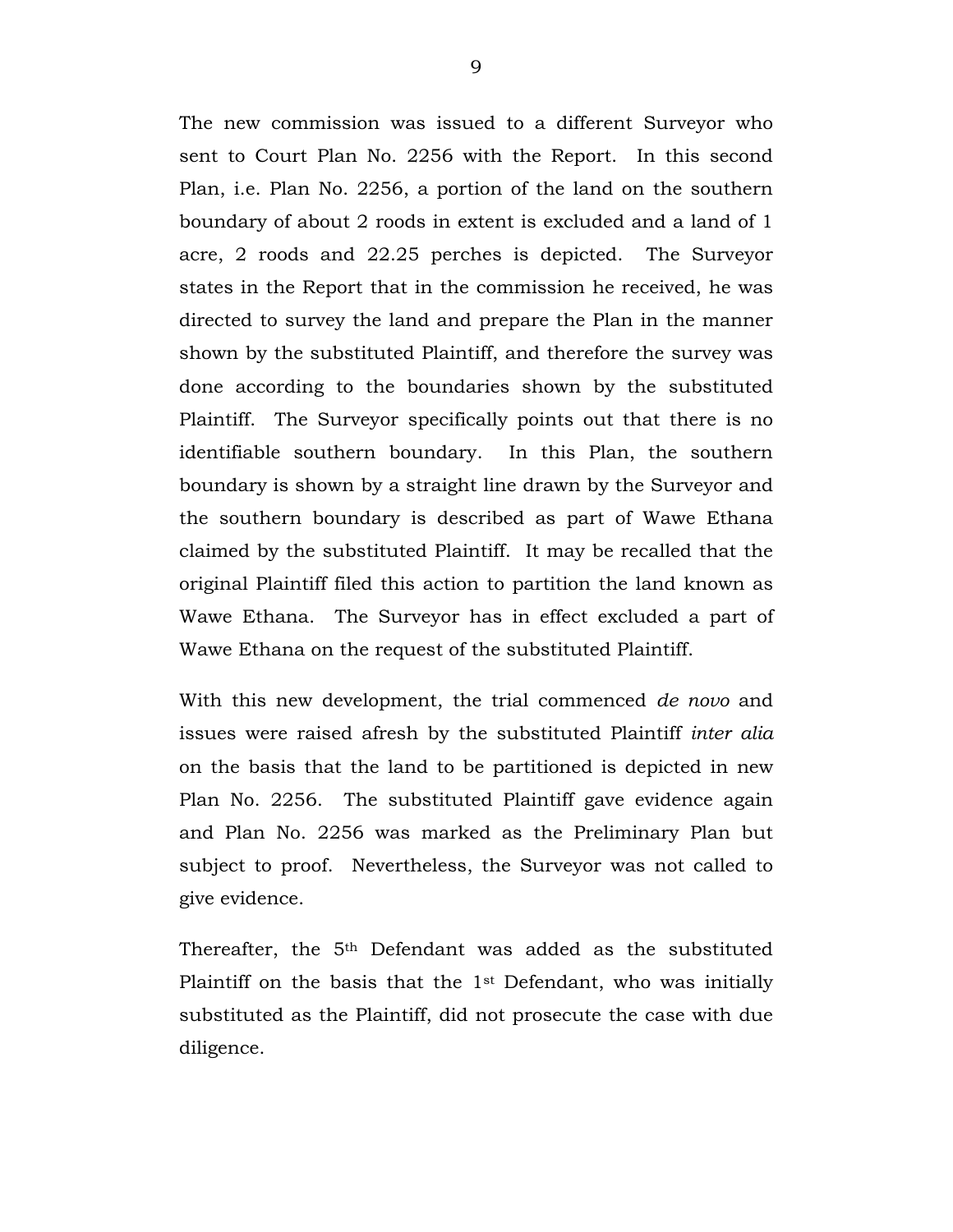With the evidence of the new substituted Plaintiff (i.e. the 5<sup>th</sup> Defendant), the Plaintiff's case was closed, reading in evidence Deeds marked P1-P5. At the time of the closure of the Plaintiff's case, the contesting 3(a) Defendant informed Court that Plan No. 2256 marked subject to proof had not been proved by calling the Surveyor. Thereafter the 3(a) Defendant and the 13<sup>th</sup> Defendant gave evidence.

P1 of 1967 refers to a land known as Wewe Watta in extent of 1 acre and 3 roods. P2 of 1991 refers to a land known as Wawe Ethana in extent of 1 acre and 3 roods. P3 of 1991 refers to a land known as Wawe Ethana in extent of 1 acre and 3 roods. P4 of 1925 refers to a land known as Millagahawatta alias Wewe Watta in extent of 1 acre and 2 roods. P5 of 1970 refers to a land known as Millagahawatta in extent of 1 acre and 3 roods.

The learned District Judge by his Judgment dated 30.06.2010 dismissed the Plaintiff's action on the basis that the Plaintiff failed to properly identify the corpus.

Apart from the arbitrary removal of a part of the corpus, the learned District Judge says that the boundaries in the schedule to the plaint do not correspond with the boundaries depicted in Plan No. 2256.

The boundaries in the schedule to the plaint are given in accordance with the boundaries in old Deeds. Such boundaries are likely to have changed with the passage of time and, moreover, the existing boundaries have been identified by the Surveyor by the names of the owners of the adjoining lands. If the change in the names of the owners of the adjoining lands can be explained, a District Judge cannot dismiss a partition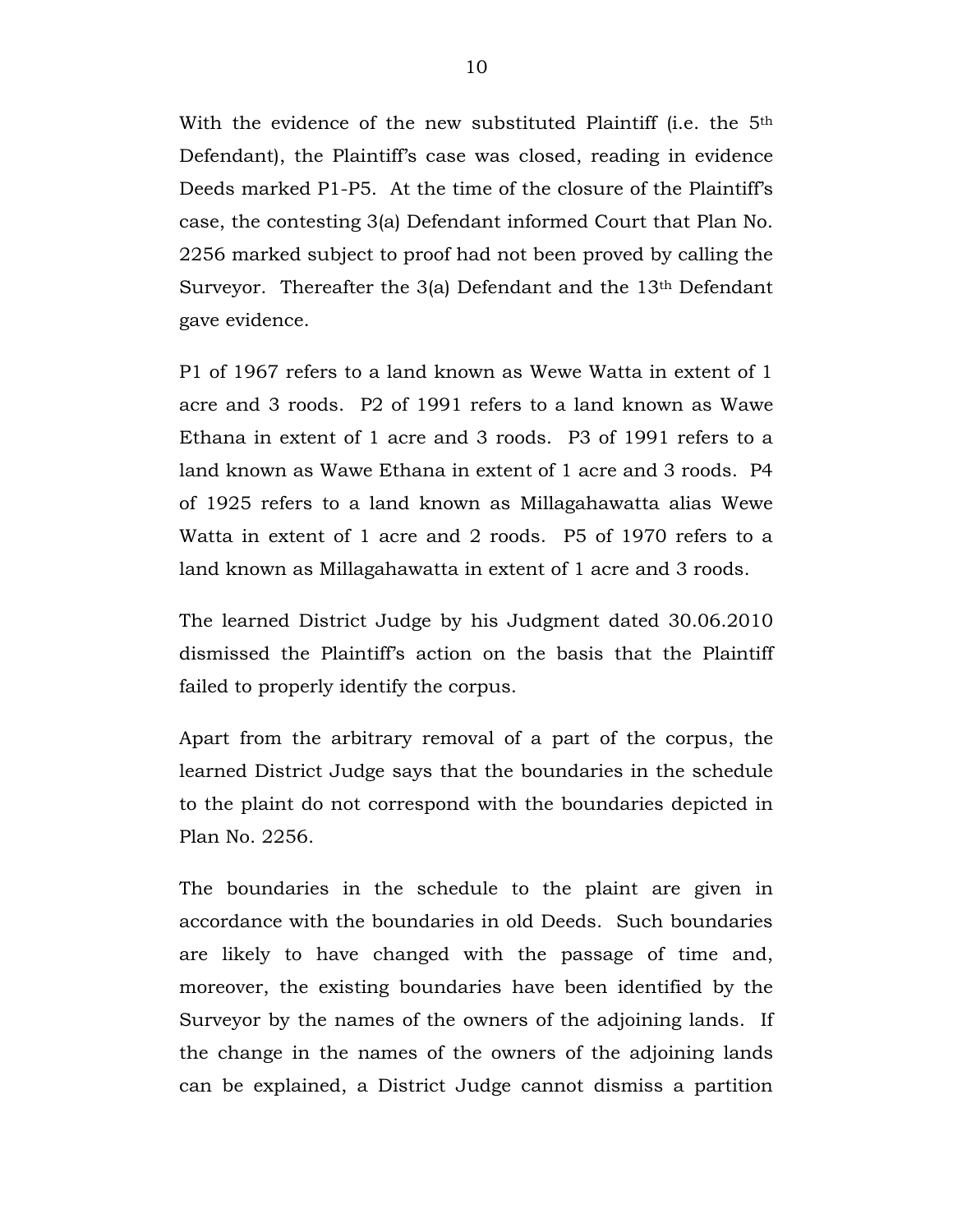action by making a superficial comparison of the boundaries in the schedule to the plaint with the existing boundaries as stated in the Preliminary Plan. No such explanation was given by the substituted plaintiff in this case. The substituted Plaintiff's evidence on the identification of the corpus as well as the pedigree was fragile.

On appeal by the substituted Plaintiff, the High Court of Civil Appeal by Judgment dated 02.07.2015 set aside the Judgment of the District Court and directed the District Judge to partition the land depicted in Plan No. 2256 according to the pedigree of the substituted Plaintiff.

It is against this Judgment of the High Court that the 3(a) Defendant has come before this Court. This Court granted leave to appeal on the questions of identification of the corpus, failure to investigate title to the land, and the prescriptive claim of the 3rd Defendant.

The brief Judgment of the High Court conspicuously lacks an analysis of evidence when it held with the Plaintiff on the identification of the corpus and the title to the land.

Although it was Plan No. 2256 which was marked subject to proof but not proved, the High Court states it was Plan No. 5733 which was marked subject to proof but not proved. Such was the care taken by the High Court in deciding the appeal.

It is abundantly clear from the Surveyor's Report on Plan No. 2256 that the Surveyor was compelled to exclude a part of Wawe Ethana, the land for the partition of which alone the original Plaintiff filed this action, at the instance of the substituted Plaintiff. The Surveyor had to yield to the substituted Plaintiff's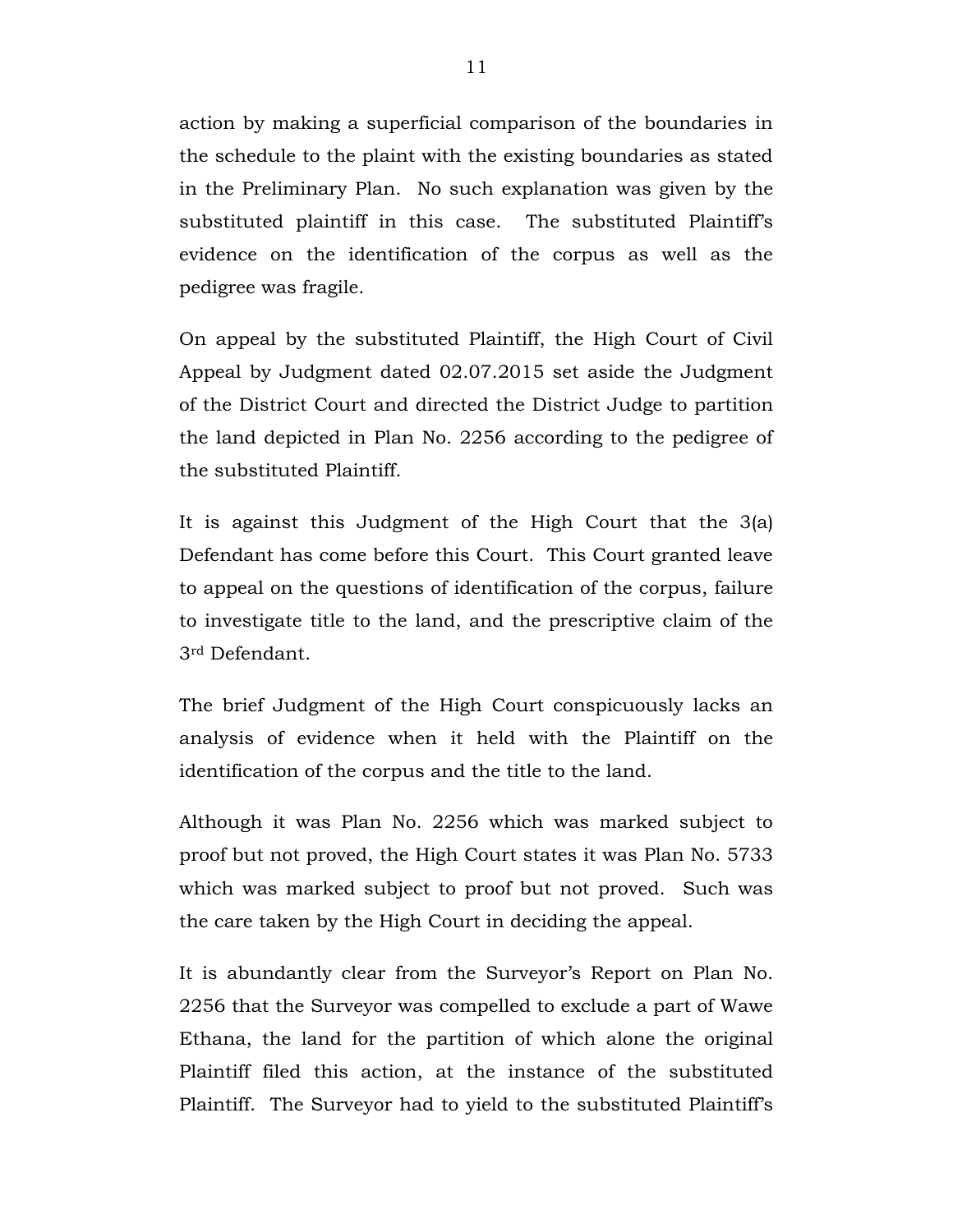request because of the direction given to him by Court in the commission.

It may be recalled that it is the same substituted Plaintiff who showed the boundaries to the Surveyor who prepared the previous Plan No. 5733. No reasons were given by the substituted Plaintiff at the survey or in evidence for the change of mind.

However, the High Court in its Judgment states that in the first Plan, i.e. Plan No. 5733, a larger land is depicted and the reason for this may be the filling of the paddy field on the southern boundary. But no such evidence was given by the substituted Plaintiff at the trial and I am at a loss to understand how the High Court formulated such a defence to justify the arbitrary removal of a portion of the land from partitioning.

The High Court referring to Plan No. 5733 further states that if a larger land is made the subject matter of the action than what is stated in the schedule to the plaint, a land in excess of the registered *lis pendens* would need to be partitioned, which is unlawful. I am unable to understand this reasoning. This is not a question of enlarging the corpus but a question of identifying the corpus. The proper identification of the land described in the schedule to the plaint on the ground does not necessitate a fresh *lis pendens* being registered. Nor does it amount to partitioning a larger land not covered by the *lis pendens* presently registered.

Without analysing the evidence as to proof of pedigree, the High Court directed the District Court to enter a partition decree as prayed for by the Plaintiff in the amended plaint. This cannot be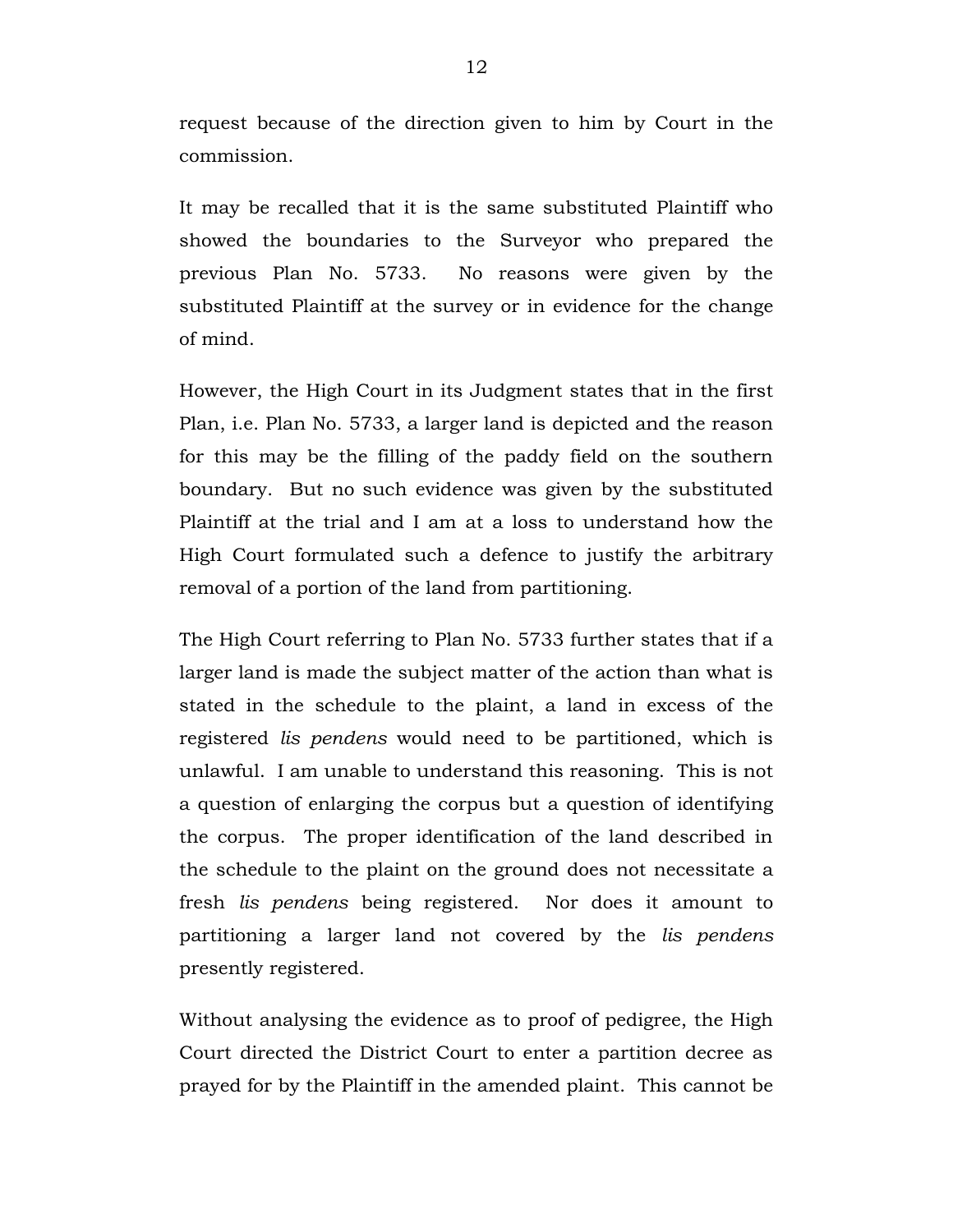done in a partition case. The District Judge did not engage in investigating the title to the land because he formed the opinion that the land to be partitioned had not been properly identified. The High Court did not consider the contest raised by the 3rd Defendant at all.

In the facts and circumstances of this case, the Court need not consider the contest raised by the 3(a) Defendant. The Court can dismiss the Plaintiff's action without considering the said contest.

A partition action cannot be filed to partition a portion of the land. The entire land should be brought into the action and the co-owners of the whole corpus should be made parties. If the land to be partitioned as described in the schedule to the plaint has not been properly identified, the Plaintiff's action shall fail. In such a situation the necessity to investigate title does not arise. Title shall be investigated on a properly identified parcel of land. The Court shall not first investigate title and then look for the land to be partitioned. It shall happen *vice versa*. *(Peris v. Peris (1903) 6 NLR 321, Abeysinghe v. Abeysinghe (1946) 47 NLR 509, Girigoris Appuhamy v. Maria Nona (1956) 60 NLR 330)*

The Plaintiff in this case has failed to bring the whole land into the action. In other words, the Plaintiff has failed to properly identify the land to be partitioned. Hence the Plaintiff's action shall fail.

The questions of law raised before this Court are answered in favour of the 3(a) Defendant-Appellant.